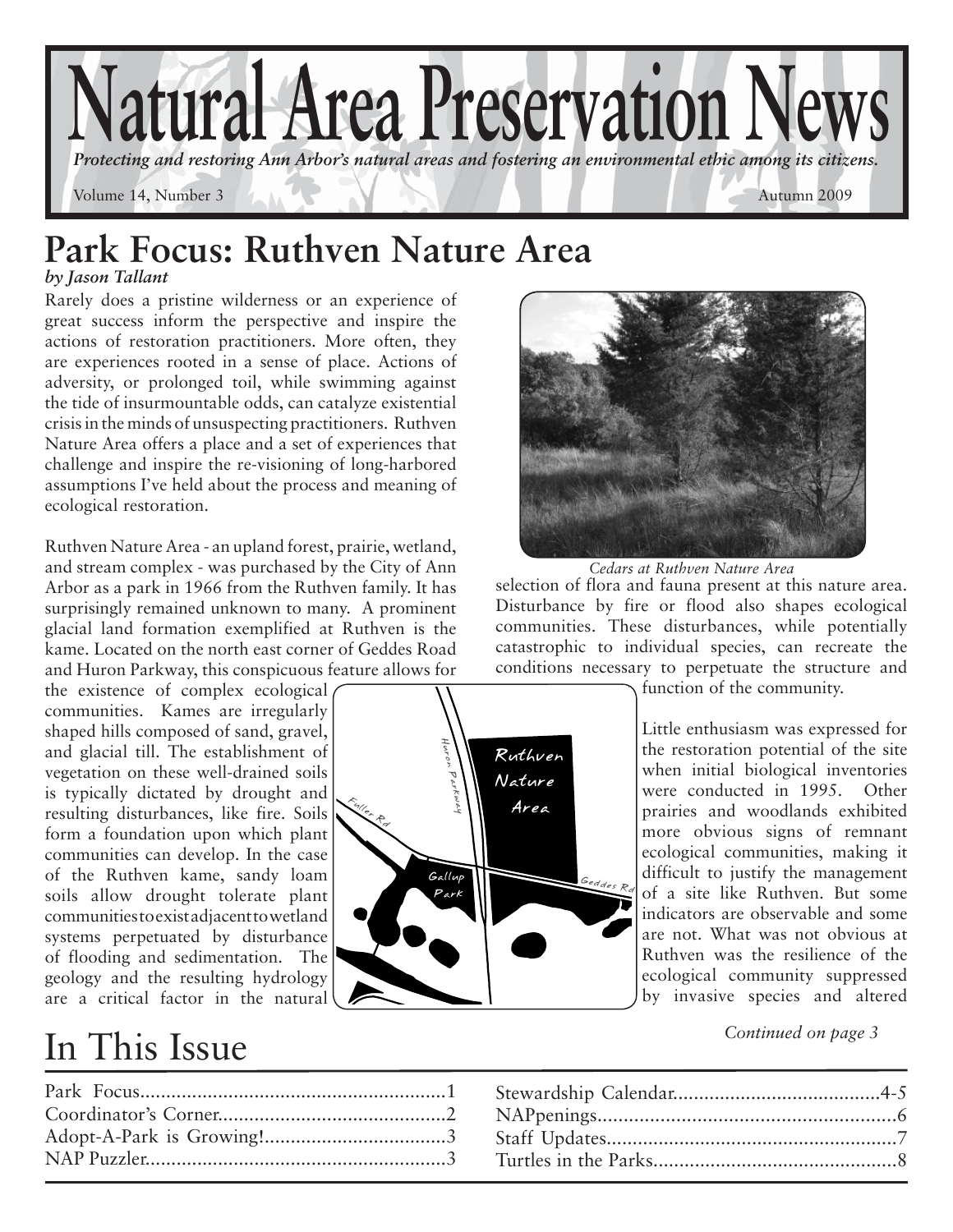# Coordinator's Corner

# Shifting Perspectives

It was August 1994, I had been here at the newly created NAP for less than a year. I was trying to get us organized to do battle with all the nasty invasives that were taking over our city parks, and scrambling to learn as much as I could about the best way to kill each of these horrible plants. That's how I found myself in Lansing at the annual conference of the Society for Ecological Restoration. I had scoured the conference schedule for all the talks about controlling buckthorn, honeysuckle, garlic mustard, purple loosestrife, or other evil weeds. I was jotting down lots of notes about how to best apply the management tools of prescribed fire, mowing, herbicides, and hand-pulling to get rid of these pests.

Dashing between concurrent sessions, I had the good fortune to bump into Dr. Gerould (Jerry) Wilhelm, a pre-eminent botanist, then with the Morton Arboretum in Lisle, Illinois. Jerry had just finished coauthoring the monumental work, *Plants of the Chicago Region, 3rd edition*, which was the origin of the Floristic Quality Assessment System that NAP was employing to characterize the quality of our city's natural areas. So I certainly knew who Jerry was, although I'm not sure if I had met him before then. Perhaps I had, because Jerry and I had a brief but meaningful talk on this encounter, although Jerry is the kind of guy who will stop and have meaningful talks with anyone.

During this particular discussion, I was telling Jerry what I had just learned in a concurrent session about the best way to eradicate garlic mustard. After a few minutes, Jerry calmly put his hand on my shoulder and gently said, "You're missing the point, Dave. The point is not to kill the bad plants. The point is to restore the native ecosystems." He went on to explain more about why I needed a fundamental shift in my perspective. He wasn't talking as a scientist then, but as a spiritual leader. He patiently explained how focusing positive energy on restoring life to the native ecosystems of Ann Arbor is vitally different than focusing negative energy on killing "bad plants." Some of the steps along the way might be similar, but the entire process originates from a humble attitude of nurturing rather than an arrogant one of destroying.

I'm sure I stood there with my mouth open. Still reeling from the impact of Jerry's words, I think I tried to ask a few questions, pretending I had some grasp of what he was talking about. But my brain quickly filled up, and I think I shuffled off to a corner somewhere to ponder this revelation I had been given.

Of course, Jerry was dead-on in his message, and in his assessment of this greenhorn's misunderstanding of an important truth. I've since relayed this story to him, and thanked him for his wisdom. It was a fundamental shift for me personally, and for NAP's approach to ecological restoration.

- Dave Borneman, Manager

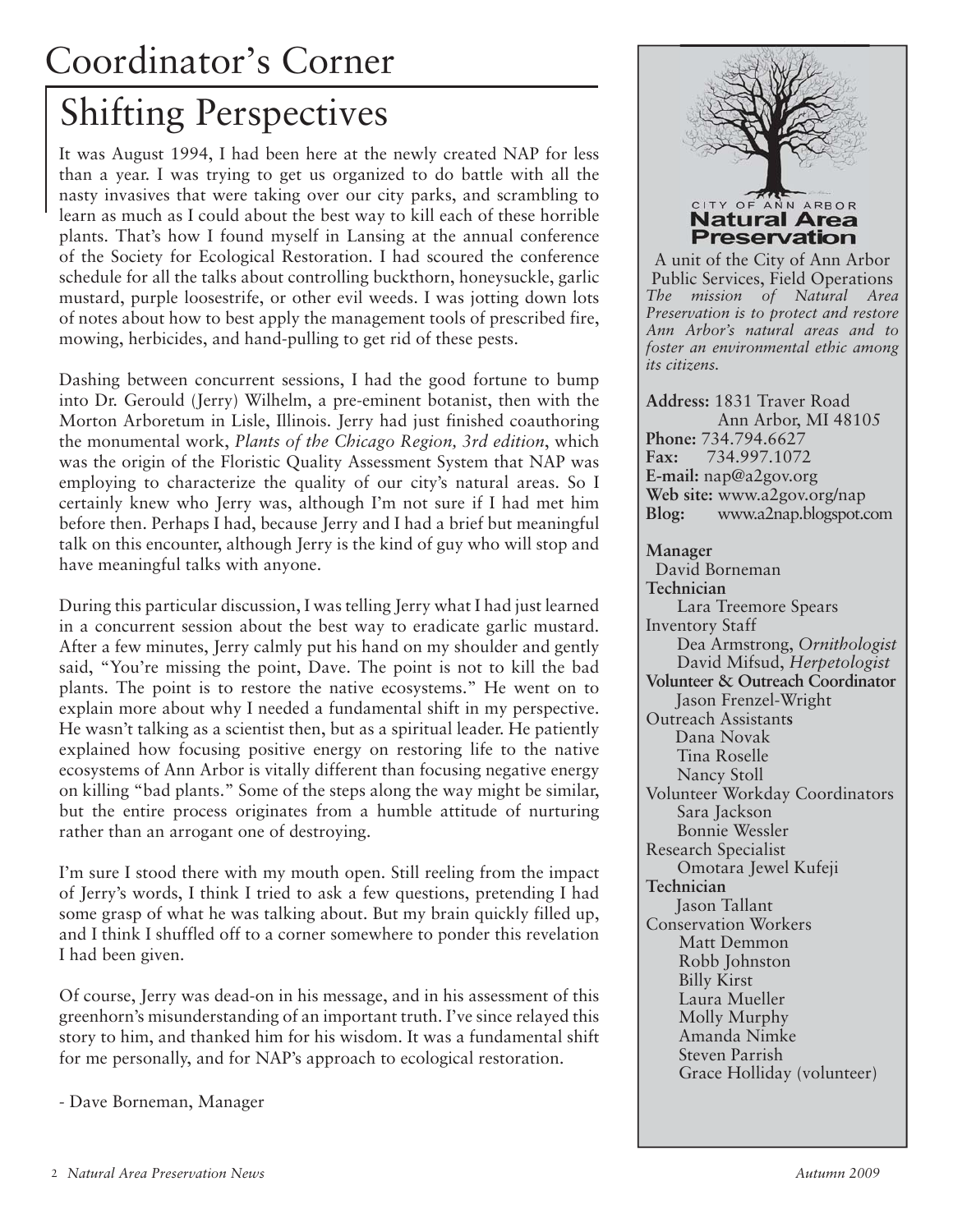# **Adopt-A-Park is Growing!**

*by Tina Roselle*

Adopt-a-Park (AAP) volunteers help out year round, but the capstone event is the spring kick-off held each year

in May. Twelve parks participated this year. We planted six trees and countless perennials, and spread 41 cubic yards of trail woodchips, and 18 cubic yards of playground woodchips. At the end of the day, we were all exhausted but the parks looked beautiful! Adopt-a-Park now has over forty parks with adopters. On July 1st, the program expanded to include traffic islands and medians. Don't worry, there are still parks that need adopters!

This year we also put extra effort into celebrating Arbor Day, when AAP volunteers planted a total of 37 trees in five parks. Additionally, Arbor Brewing Company hosted the very first AAP fundraiser. A special Spruce

Ale was brewed for the occasion, with one dollar donated to AAP for each mug sold. A big thank you to Arbor Brewing Company and all who came out to support the program!

The Adopt-a-Park Program was started in 2005. Administratively it is separate from NAP, with its own budget, but because

> staff share office and equipment, and sometimes work on projects in the same park, the distinction can be confusing. Generally, if the work involves the mowed areas and



*Park Adopters at Kilburn Park*

email to: adopt-a-park@a2gov.org.

playgrounds in the park it is AAP's, while restoration in park natural areas is NAP's. Adopta-Park volunteers usually focus on planting flower gardens and trees, and keeping the parks tidy. If you are interested in caring for a park or island, or want to join an existing group,

# **Park Focus: Ruthven Nature Area**

*Continued from page 1*

ecological processes. In my opinion, Ruthven has responded faster and better to management more than any other natural area that NAP has worked in. Areas once visually dominated by monocultures of woody invasive shrubs, now resemble open oak woodlands and prairies, with a profusion of native wildflowers and grasses. In addition, the recruitment of invasive plant species following initial management has been slow to non-existent. Ecologically it is not typical to see rates of 'positive' change paralleling rates of 'negative' change in fragmented and degraded landscapes. This is why Ruthven is so interesting. Areas receiving management have responded in an unexpectedly robust way. Perhaps the soils of the kame allowed for the site to respond so quickly. Increasingly, we observe soil types as being a primary contributor to the success of ecological restoration efforts. Nutrient-rich, moist soils strongly correlate with areas where we struggle to control invasive species; while nutrient-poor, well-drained soils allow easier control. NAP has historically placed little emphasis on soils when prioritizing ecological restoration efforts, but it will be in the forefront of thoughts in the future.

The story of Ruthven speaks to the importance of considering an interconnected set of system attributes when restoring ecosystems. Soils, hydrology, flora, fauna, and disturbance all influence what we see at Ruthven. Restoration efforts now play a crucial role in this system. NAP and its volunteers have toiled to help shape the assembled ecological communities we see today. We have made the choice to interact with this ecosystem in a way that it has not experienced before in its history. We are acting in concert with the natural systems to create a new ecosystem, a socio-ecological system that incorporates both ecological processes and human influence for a future environment that is healthy, diverse, and valuable.

Parkway. Then carefully walk across Geddes Road and look for a foot trail at the break in the shrubs along<br>Geddes Road.<br>**OOOOO**O0000000000000000000000000000 *Editors Note: To visit Ruthven, park at the Gallup boat launch on the south side of Geddes Road, east of Huron look for a foot trail at the break in the shrubs along Geddes Road.*

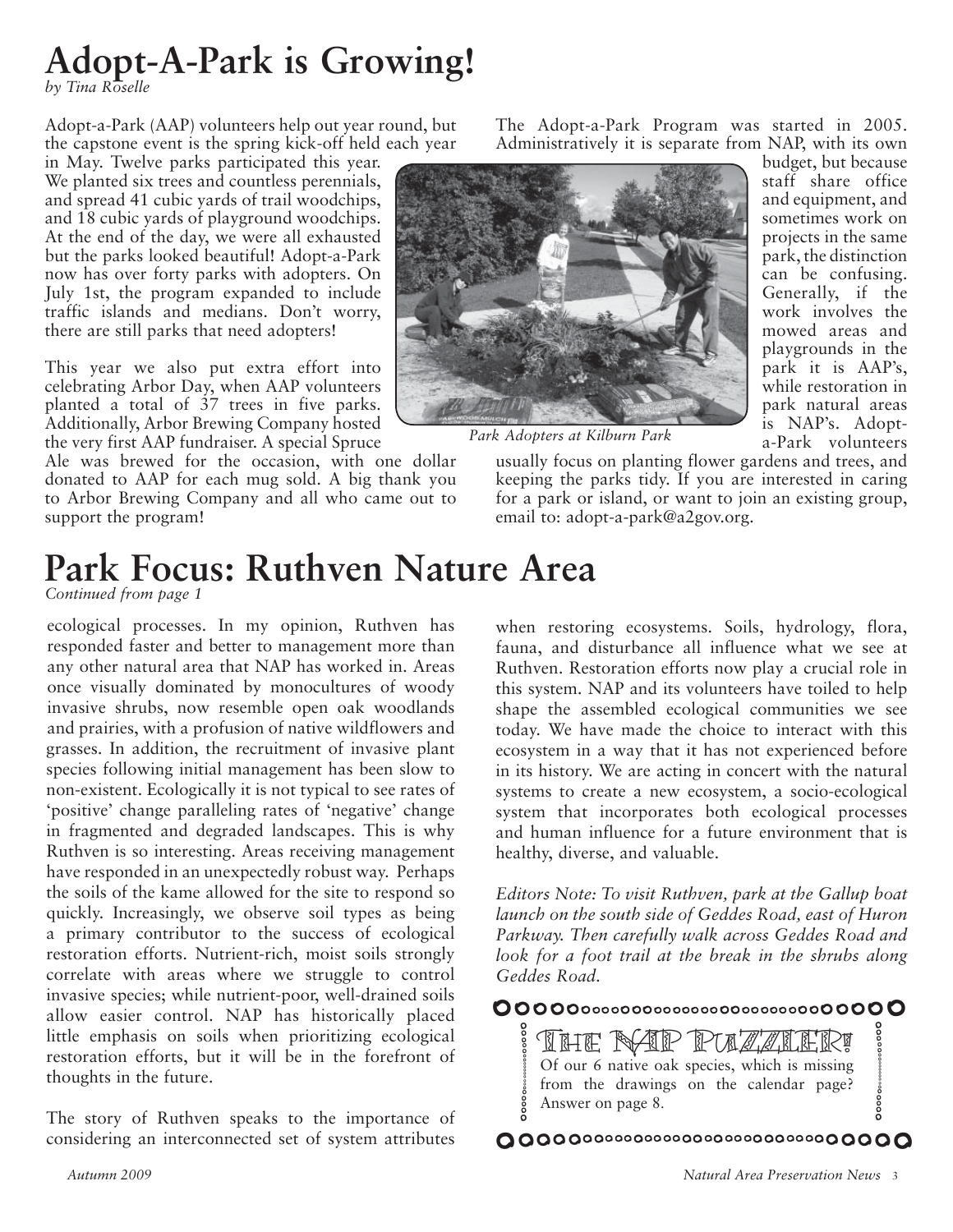# Autumn 2009 Natural Area Preservation Volunteer Stewardship Calendar

### **September**

#### **September 4, Friday Photo Contest Pictures Due TODAY!! 5:00 pm**

Winning photos will be printed in the Ann Arbor News, included in the NAP wall calendar for 2010, and may be used for future NAP educational and promotional materials. We also have prizes! Winners will be announced at the volunteer appreciation party on October 29th. Lots of fun guaranteed! For more information, including how to enter, to get an entry form, and detailed photo specifications, go to http://www.a2gov. org/NAPphotocontest, or email nap@ a2gov.org, or call 734.794.6627.



### **September 8, Tuesday Steward's Circle Bruegger's Bagels – 709 N University Ave 7:30 am to 8:30 am**

Are you interested in learning more about how to care for our natural areas woods, creeks, prairies, wetlands? Then join the Stewardship Network's Huron Arbor cluster for an informal discussion on a monthly topic with volunteer and professional land stewards and others interested in nature. For more information and topics go to http:// www.stewardshipnetwork.org.

This month's topic: "Trails run through many natural areas. How do we up-keep trails? What are the best ways to create and fix trails?"



### **September 12, Saturday** \* **Miller Nature Area Workday 9:00 am to 12:00 pm**

It's shrub-cutting season, and we need your help maintaining this large wooded natural area in the heart of the city, less than a mile from downtown and right on the AATA city bus route! Learn how to recognize the differences between native and non-native trees and shrubs and help us maintain the native species in this area. Meet us at the Arborview Blvd. entrance, just east of Wildwood Ave.

### **September 12, Saturday \* Hannah Nature Area Workday 1:00 pm to 4:00 pm**

This small wooded greenspace, located right near downtown, needs many hands this fall to help remove non-native shrubs! Volunteers of all ages are encouraged to participate.This is a great opportunity to enjoy the outdoors and have fun with the whole family! Meet at the west end of Bath Street, west of 7th between Miller and Huron

### **Sept 13-Oct. 31st Get Out Challenge**

Join the "GET OUT" Challenge and Discover the natural world through your child's eyes with Natural Area Preservation, National Wildlife Federation, and the Leslie Science and Nature Center. Explore your city parks and your own backyard by completing 10 out of 15 possible adventure challenges by the end of October and earn a Get Out Patch. The Get Out Kickoff will begin a fantastic fall of family fun with outdoor investigation, scavenger hunts, and guided hikes on Sunday Sept 13th, 2-4pm. Throughout the month choose from a list of exciting programs offered (including NAP workdays and Appreciating Trees hike at Bird Hills) or adventures you can take on your own. Visit the Leslie Science and Nature Center website for more information and a complete list of possible activities www.lesliesnc.org/getout.

**September 26, Saturday** \* **Stewardship Planting Day! Miller Woods 10:00 am to 12:00 pm Evergreen Park 1:00 pm to 3:00 pm**

Today is National Public Lands Day, let's plant trees! We will work on ecological restoration in these parks while being part of the nationwide effort to protect the environment. Bring a sack lunch to enjoy a picnic with the crew between sites. Meet us at the Arborview Blvd. Miller Woods entrance east of Wildwood Ave. at 10:00 am and at the Evergreen Park entrance at Valley Drive at 1:00 pm to join in the fun and lend a hand!

\*Please wear pants and closed-toe shoes to all workdays. Minors must be accompanied by a guardian or contact NAP in advance to obtain a release form. Snacks water and tools are provided.



### **September 27, Sunday Furstenberg Native Garden Workday 12:00 pm to 3:00 pm**

Join Park Steward and Master Gardener, Aunita Erskine, in taking care of this valuable native garden. You'll have plenty of opportunities to learn about gardening with natives, and help us keep this site looking top notch! Workday orientation starts promptly at 12:00 noon. A short nature walk will be held at the end of the workday, time permitting. Meet in the Furstenberg parking lot off Fuller Road, across from Huron High School.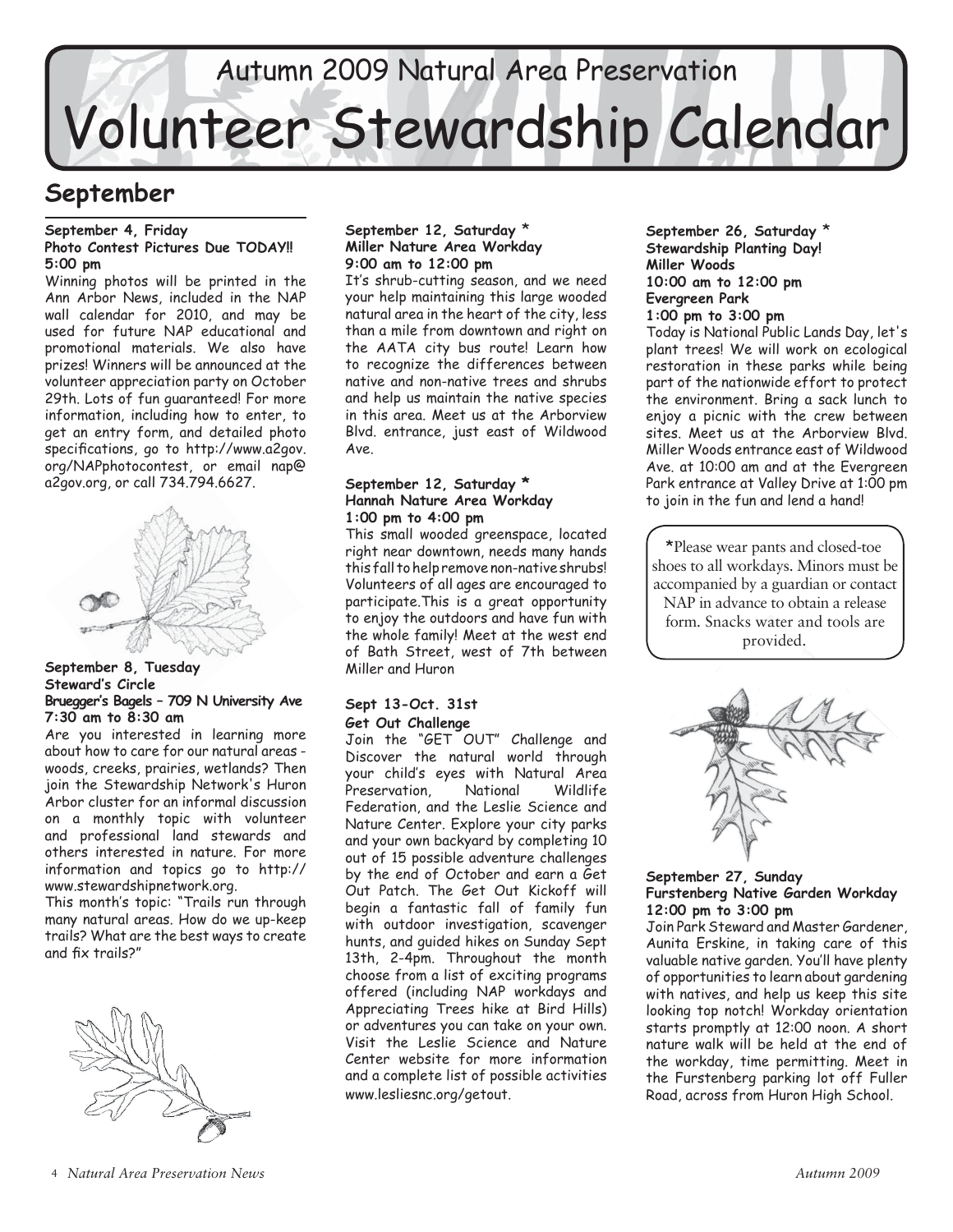### **October**

### **October 3, Saturday** \* **Dicken Woods Workday 9:00 am to 12:00 pm**

Join the Friends of Dicken Woods this fall morning to help preserve this special woodland which borders Dicken Elementary School. Meet in the school parking lot off Runnymede to get started!



### **October 10, Saturday** \* **Greenview Nature Area Workday 9:00 am to 12:00 pm**

There is a lot to get done this fall! Join us for a fun morning spreading woodchips, clearing buckthorn, and collecting and dispersing native seeds! This is an opportunity for the whole family to enjoy the outdoors and lend a hand improving this special greenspace. Meet at the Greenview Park sign on Greenview Dr, across from Barnard Rd.

#### **October 10, Saturday \* Wurster Park Workday 12:00 pm to 3:00 pm**

We need your help to remove invasive plants like buckthorn and honeysuckle in this multi-use parkland! Join us! Volunteers of all ages are encouraged. There are play structures, open fields and picnic tables available for recreating with your friends and family following the workday! Meet at the cul-de-sac of Edgewood Place off of W Davis Ave.

### **October 13, Tuesday Steward's Circle**

### **Bruegger's Bagels – 709 N University Ave 7:30 am to 8:30 am**

This month's topic: "Factsheets & resources. What educational materials are out there? Which can we use? Bring your favorite and we'll share." See September listing for more info.

### **October 13, Wednesday Prescribed Burn Public Meeting Leslie Science & Nature Center - 1831 Traver Road**

### **7:30 pm to 9:00 pm**

Fire is used as a restoration tool in many of Ann Arbor's natural areas. This meeting provides information and an opportunity for discussion about the Prescribed Ecological Burn Program. This is the perfect opportunity to ask questions, learn more about the ecological benefits of burning, and hear about the specifics of effectively and safely using fire as a restoration tool. Burns are conducted in city parks throughout the spring and fall.

### **October 17, Saturday \***

### **Swift Run & Mary Beth Doyle Workday 10:00 am to 3:00 pm**

This is one of most fun and rewarding stewardship opportunities for people of all ages! You will learn how to identify native plants in the fall, collect and save the seeds, and then have the opportunity to disperse them in the afternoon! We will be collecting native seeds together in Swift Run and dispersing them at Mary Beth Doyle in areas where natives are much less established and where we hope to see many new sprouts growing next spring thanks to our efforts. Meet us at Eddy Street, off of Verle Avenue

### **October 29, Thursday Volunteer Appreciation Potluck Cobblestone Farm - 2781 Packard Rd Starts at 7:00 pm**

All volunteers are invited to our annual appreciation event! Let's share good food, learn a little, and browse all the beautiful pictures from the photo contest. Awards will be presented for Volunteer of the Year, Photo Contest Winners, and the best costumes. After the presentations there will be live music and dancing to celebrate this year's harvest. Please bring a dish to pass, friends or family, and your own place settings. Costumes are encouraged. RSVPs requested- call us at 734.794.6627 or email us at nap@ a2gov.org.

### **November**

### **November 1, Sunday \***

### **Huron Parkway Nature Area Workday 1:00 pm to 4:00 pm**

We have made great headway in this lovely nature area over the years controlling invasives and spreading native species. Help us continue that progress! We'll continue removing invasive shrubs near the parkway to extend the prairie. We'll meet at the Park Steward's house at 3470 Woodland Road, off East Huron River Drive.



### **October 25, Sunday \* Barton Nature Area Workday 1:00 pm to 4:00 pm**

If you have not helped with seed collection, here is your chance! Learn to identify native plants in the important seed-bearing stage of their growth cycle. This will be educational, and fun for the whole family. Snacks, expertise, and seed collection buckets provided. Join us! Meet at the Barton Dam parking lot on Huron River Drive.

\*Please wear pants and closed-toe shoes to all workdays. Minors must be accompanied by a guardian or contact NAP in advance to obtain a release form. Snacks water and tools are provided.

### **November 10, Tuesday Steward's Circle Bruegger's Bagels – 709 N University Ave 7:30 am to 8:30 am**

This month's topic: "Amphibians and Reptiles are Herps. What do herps do in the winter? How can we improve life for herps through our stewardship work?" See September listing for more info.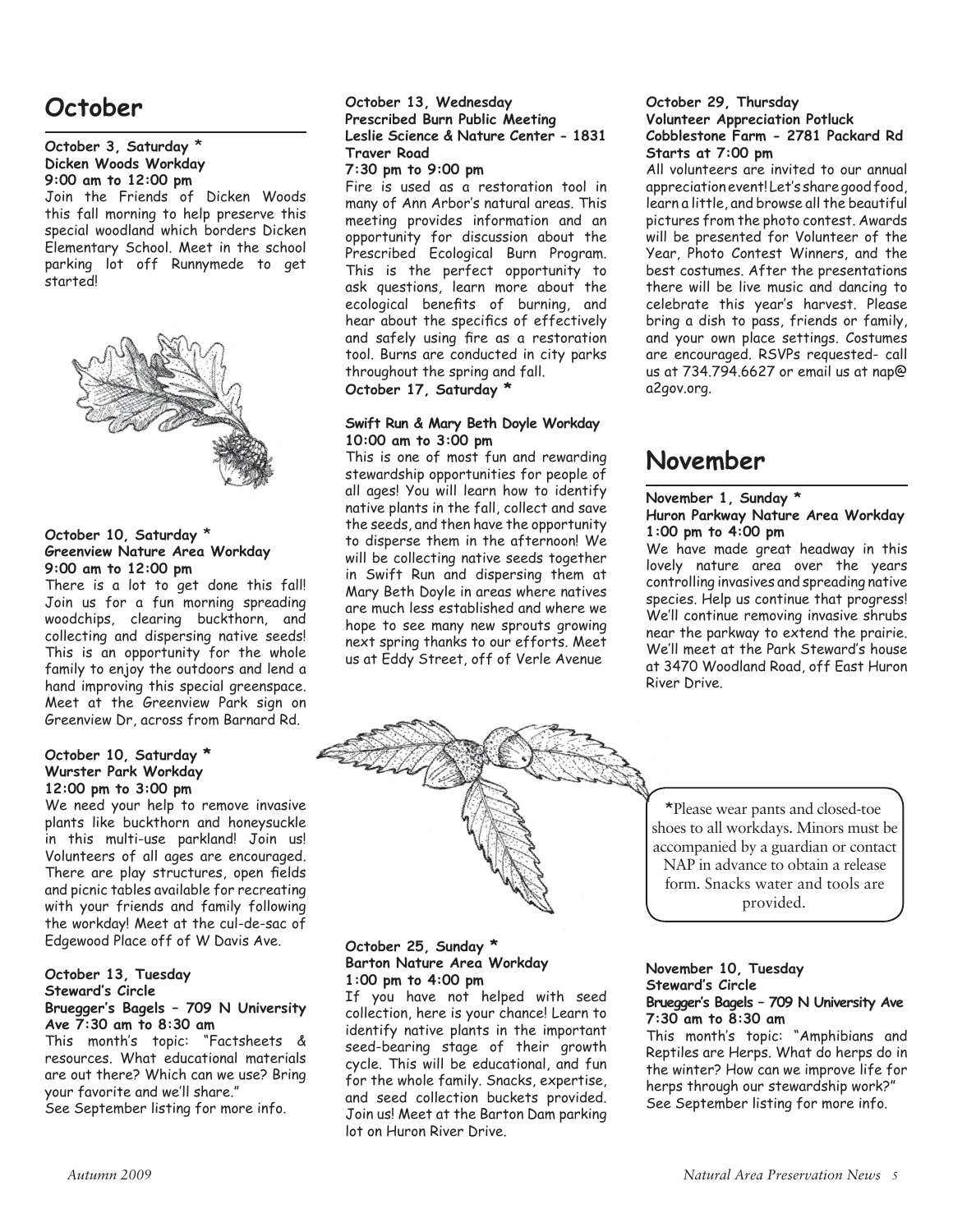# NAPpennings

Thank you . . .

 Arbor Brewing Co. for hosting an Adopt-a-Park fundraiser on Arbor Day

 Downtown Blooms volunteers for cleaning up, planting, and mulching downtown

Adopt-A-Park kickoff volunteers for tree and garden planting in 12 neighborhood parks

 Buhr Park Children's Wet Meadow volunteers for ongoing upkeep and care of the planting in Buhr park

Boy Scout Pack 101 for trail re-routing and pulling invasives in Bird Hills Park

 $\bullet$  Bird Hills Neighborhood Coalition for coming out four succesive weekends to save plants and re-route trails

REI members for working on trails in Bird Hills Park on national trails day

EMU VISION-sponsored group for invasives removal in Barton Park

 $\blacktriangleright$  Youth Volunteer Corps for enthusiastic, ongoing field work with us all summer

Frog and Toad, Salamander, and Bird Surveyors for their dedication and hard work taking inventory of the critters in our parks

 Huron Arbor Cluster is the winner of Stewardship Network's Garlic Mustard Challenge this year! Thanks to all our dedicated volunteers!

 $\blacktriangleright$  Thank you to Keith Miller for his ongoing financial support of NAP's work

### **New Sighting in Black Pond Woods**

Crowded, lying dormant under a canopy of invasive shrubs in Black Pond Woods, a Michigan orchid waited for volunteers and staff to liberate it from the shade. Fall shrub cuttings and a spring burn were enough stimuli for the lily-leaved twayblade (*Liparis liliifolia*) to break



free. Inconspicuous when mixed with competing ground vegetation, one could just make out the delicate purple petals along the stem, rising from large paired leaves. Tway is from the Old English for "two." This uncommon plant was previously unknown in this part of the park.

### **Lost and Found**

A woman's wedding band was found in one of our NAP gloves in April (?)! We have turned it in to the Ann Arbor Police lost and found department.

### **Stewards in the Spotlight**

Ann Hubbard became a Park Steward at Huron Parkway Nature Area eight years ago. Her curiosity about the activities of the NAP staff she saw in the park



led her to ask about their restoration efforts and ultimately to join NAP as a Park Steward and burn volunteer. Ann enjoys gardening, especially growing food. She is an avid tennis player and is an assistant tennis coach at Huron High School.

Ann is a volunteer with Youth for Understanding and a member of the Ann Arbor Thrift Shop. She enjoys working with and learning from the fun people at NAP.

### **NAP & MMBA Work Together**

NAP and the Michigan Mountain Biking Association have been working together for the past few years to coordinate park use and stewardship to maximize enjoyment for park users. Over the past year we have coordinated a number of trail re-routes to minimize erosion and maximize fun by improving trail layouts. This follows many successful years of awareness raising to keep trail use minimized during the early spring when trails are more wet and prone to erosion.

### **Michigan Prescribed Fire Council Annual Conference**

September 24 to 26, 2009: Department of Natural Resources, Ralph A. MacMullen Conference Center, Roscommon.

This is the tenth anniversary of the Michigan Prescribed Fire Council and a great annual meeting at the DNR's "Center in the Woods" conference facility is being planned, with many interesting sessions, field trips and evening activities. Visit www.firecouncil.org.

### **Get Out Challenge**

September 13 to October 31

Join the "GET OUT" Challenge and discover the natural world through your child's eyes with NAP, National Wildlife Federation, and the Leslie Science and Nature Center (LSNC). Explore city parks and your own backyard by completing adventure challenges by the end of October, and earn a Get Out Patch. Kickoff date is September 13th at LSNC. For the next six weeks choose from exciting programs offered or individual adventures. Visit the LSNC website (www.lesliesnc.org/getout) for more information and a complete list of activities).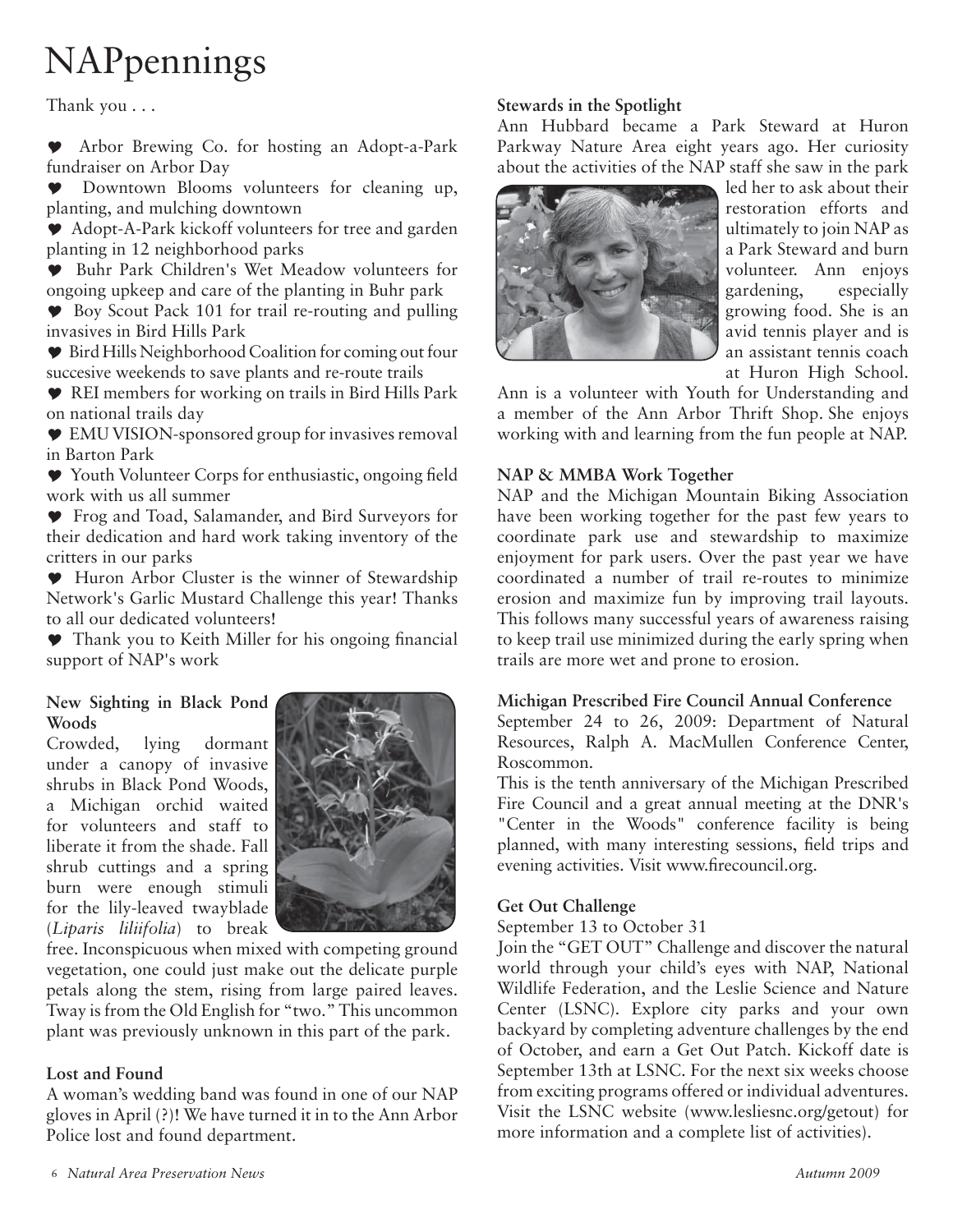# Staff Updates

**hello...**

### **Robb Johnston**

Robb is happy to be a new member of the NAP crew. In aught-six, he had his baptism by fire pulling garlic

mustard alongside Molly Murphy as a research assistant at Michigan State University. Robb spent the following two years working in Japan and traveling the world. He's been in Ann Arbor since May learning new things every day, and having a great time working with the NAP folks. His



copious amounts of free time are spent honing his skills as an author/illustrator of children's books.

### **Omotara Jewel Kufeji**

This summer is one of the rare times in my life that I have

had the pleasure of exploring my personal connection to nature, in addition to learning about improving the efficacy of ecological work. During the summer, I am working on a research project to figure out why the NAP volunteer base is not representative of the diverse population of



the City of Ann Arbor. Ann Arbor is privileged to have many opportunities to connect with nature by visiting a park to jog, walking the trails, playing disc golf, or just taking in the fresh air. Because of NAP, I have regained my appreciation for nature. Through my research, I hope to assist NAP in broadening their volunteer base so that more people will have the opportunity to embrace everything that Mother Nature has to offer.

### **goodbye...**

### **Shira Diem**

I will be spending the summer exploring the swirling Hudson River Valley and concrete jungles of Brooklyn. I have delighted in this phase at NAP getting to know some of the wonderful volunteers, and I can only imagine what the next chapter in my life may bring. Perhaps phase IV at NAP is just around the corner....



### **Evelyn Frenzel-Wright**

One of the first things I did when I moved to Ann Arbor in January of 2001, was to sign up to attend NAP's burn crew training. Not much later, I landed a job as a teacher with the Leslie Science Center, and later in the fall with

the NAP crew. Since then, NAP and the Leslie Science and Nature Center have been integral portions of my life. Leaving NAP has not been easy. I miss all of the wonderful people! While I'm busy with my new job as Stewardship Coordinator for



Legacy Land Conservancy, I'll still be around visiting folks at workdays here and there, and hanging out at the Science Center. Thank you, NAP volunteers, for being such a great group of people to work with.

### **staff alumni…**

### **Eric Ellis — Conservation Crew, 2002-2004**

Many roads since Ann Arbor (Idaho, Marquette) have

led my wife Diana and I to Traverse City. Diana is the lead dentist at the county public health clinic and I work for the nonprofit Conservation Resource Alliance as a Biologist (www.<br>rivercare.org, please rivercare.org,



send money). I work with landowners along regional wildlife corridors to help them manage their property for improved wildlife habitat and water quality. It is a good job and I get to use the skills I acquired at NAP regularly. We enjoy doing our bit to keep northern Michigan a great place to live and visit. We are building the first LEED certified residence in Grand Traverse County. We also welcomed baby Genevieve Rose to the family on April 26th. Building a house and having a baby at the same time is challenging but we are managing well. We spend a lot of time hunting with our English setter Ruby. Life is good. I hope all the old NAPpers are still fighting the good fight and living well.

> If you would prefer to receive your next newsletter via e-mail, please call NAP